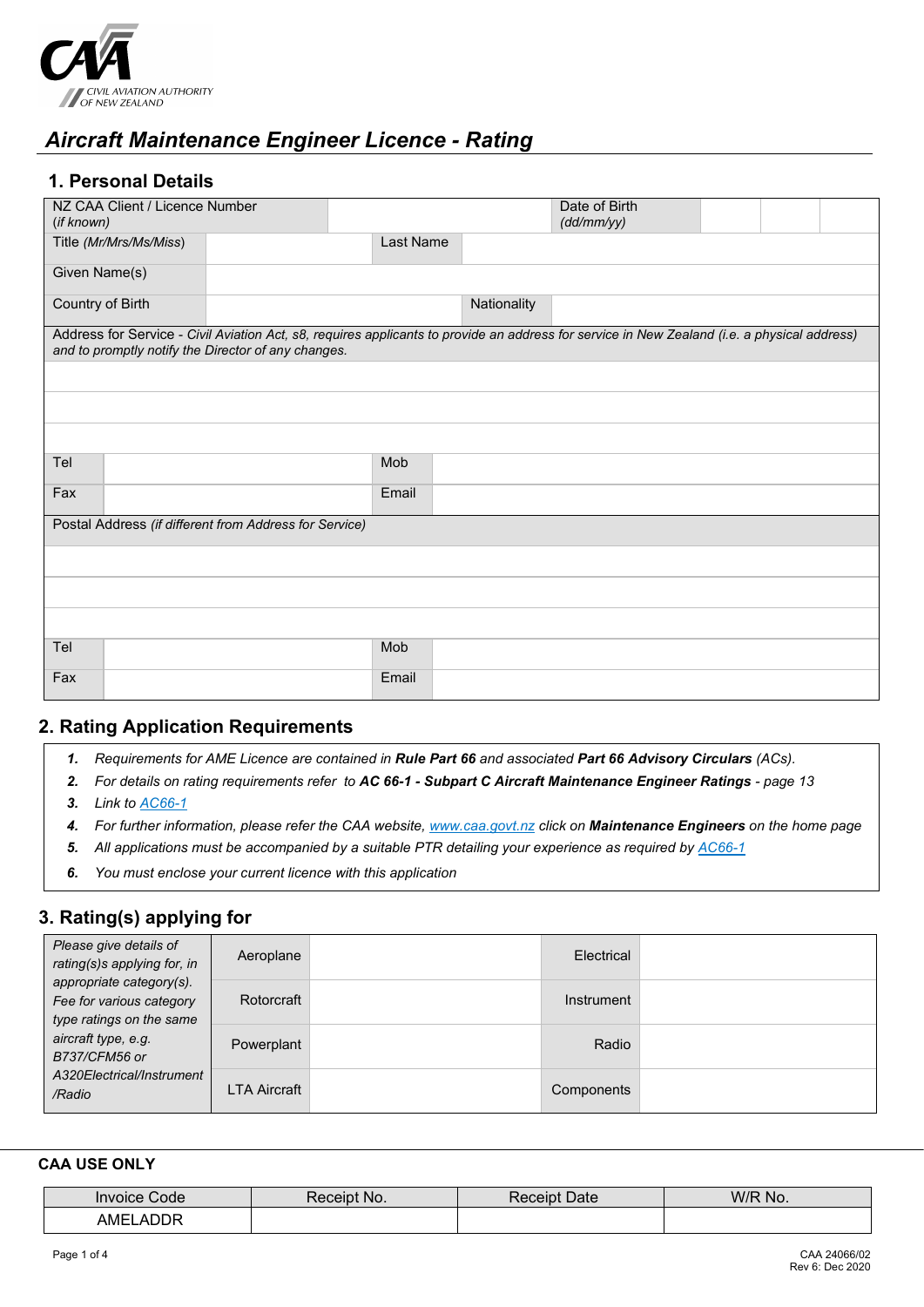# **4. Experience and Course requirements**

| AC66-1 Experience                               | 1. Experience                                                                                                                                                                                         |              |
|-------------------------------------------------|-------------------------------------------------------------------------------------------------------------------------------------------------------------------------------------------------------|--------------|
| requirements are                                | A minimum of 6 months practical experience on the type or group of aircraft is required to be completed within the                                                                                    |              |
| summarised here                                 | immediate three years before application to demonstrate familiarity and currency.                                                                                                                     |              |
|                                                 | Documenting experience - Practical Training Record (PTR)<br>CAA has produced an acceptable PTR in conjunction with the Aviation, Tourism and Travel Training Organisation                             |              |
| Refer to AC66-1                                 | (ATTTO). To purchase a hard copy of this PTR refer to the ATTTO web site to purchase a hard copy of this PTR                                                                                          |              |
| and CAA web site                                | www.attto.org.nz/workplace resources/resource/personal training record/                                                                                                                               |              |
| under the heading -                             | It is not required to use this PTR, but the format of any acceptable PTR should list the specific tasks completed,                                                                                    |              |
| <b>Maintenance</b>                              | being countersigned by a supervising LAME, along with details of the dates and the specific aircraft or component.                                                                                    |              |
| <b>Engineers / Type</b>                         | As a guide, a typical group rating PTR page has been included in AC66-1 Appendix 5. This is electronically                                                                                            |              |
| <b>Rating Applications</b><br>for more detailed | available on CAA web site under the heading - Maintenance Engineers / PTR                                                                                                                             |              |
| explanation of                                  | Only experience specific to the rating(s) sought should be included, or highlighted in some way in the PTR. The                                                                                       |              |
| rating requirements.                            | range and depth of the relevant experience should be readily evident from an assessment of the PTR.<br>Rating experience requirements                                                                 |              |
|                                                 | Practical experience should comprise a broad cross section of maintenance tasks at both Line and Base (Hangar)                                                                                        |              |
|                                                 | Maintenance Levels and should be across all relevant systems (appropriate ATA Chapters) for the category(s)                                                                                           |              |
| Experience must be<br>submitted in a            | applying for.                                                                                                                                                                                         |              |
| suitable PTR as                                 | Typically this should include:                                                                                                                                                                        |              |
| required by AC66-1                              | Completing all aspects of a number of line and base level routine inspections:                                                                                                                        |              |
|                                                 | For transport category aircraft this should include a minimum of 3 different C level type checks:<br>٠                                                                                                |              |
|                                                 | A broad cross section of the following representative tasks on the various aircraft systems;<br>troubleshooting:<br>$\bullet$                                                                         |              |
| <b>Example PTRs are</b><br>available on CAA     | repair:<br>٠                                                                                                                                                                                          |              |
| web site under the                              | adjustments and rigging:<br>$\bullet$                                                                                                                                                                 |              |
| heading -                                       | component and module changes:<br>$\bullet$                                                                                                                                                            |              |
| <b>Maintenance</b>                              | functional/operational checks:<br>$\bullet$                                                                                                                                                           |              |
| <b>Engineers / PTR</b>                          | use of special tooling and test equipment.<br>$\bullet$                                                                                                                                               |              |
|                                                 | Reference should be made to AC66-1 Appendix 4 that lists typical tasks by aircraft systems.                                                                                                           |              |
| Include completed                               | Group & Type Rating PTR (format example in AC66-1 Appendix 5) and electronically available on CAA web                                                                                                 | $\mathsf{L}$ |
| <b>PTR</b> with                                 | site under the heading - Maintenance Engineers / PTR                                                                                                                                                  |              |
| application                                     | As a guide, typical acceptable practical experience for group ratings should include tasks listed in AC66-1                                                                                           |              |
|                                                 | page 14 and Appendix 4                                                                                                                                                                                |              |
|                                                 | <b>Transport Category Aircraft Type Rating PTR</b><br>Normally developed by the Part 145 Organisation as part of their company authorisation procedures, should                                       |              |
|                                                 | clearly detail or set out an acceptable cross section of specific tasks across the relevant systems (ATA                                                                                              |              |
|                                                 | Chapters) that must be completed prior to the issue of a company authorisation.                                                                                                                       |              |
|                                                 | May also be developed by a Part 141 aviation training organisation for their type rating courses.                                                                                                     |              |
| AC66-1 Course                                   | 2. Course Certificates - Type ratings applications                                                                                                                                                    |              |
| requirements                                    | A course must be:                                                                                                                                                                                     |              |
| summarised here                                 | conducted by a Part 141 or a Part 145 organisation certificated with the appropriate E1 rating; or<br>٠                                                                                               |              |
|                                                 | conducted by the manufacturer of the applicable aircraft or component; or<br>$\bullet$                                                                                                                |              |
| Include copies of                               | approved by the competent authority of a foreign ICAO Contracting State.<br>$\bullet$                                                                                                                 |              |
| relevant Course<br>Certificates                 | Additionally, courses should:                                                                                                                                                                         |              |
|                                                 | be developed/packaged to an industry recognised standard such as ATA Spec. 104 - Level III (Line<br>٠<br>and Base Level Maintenance), or an equivalent standard;                                      |              |
|                                                 | cover all the relevant systems (ATA chapters) for the privilege of the category of licence;<br>$\bullet$                                                                                              |              |
|                                                 | cover the series of aircraft or powerplants that the rating provides privilege for;<br>$\bullet$                                                                                                      |              |
|                                                 | cover a competency assessment element such as a technical oral.<br>$\bullet$                                                                                                                          |              |
|                                                 | <b>Continuous or Significant Recent Experience</b>                                                                                                                                                    |              |
|                                                 | If more than 2 years has expired since course completion, the currency of type course may be satisfactory if                                                                                          |              |
|                                                 | can show continuous or significant recent practical experience on the type since completion of the course.                                                                                            |              |
| AC66-1 Tech Oral                                | 3. Technical Orals - Type Rating applications.                                                                                                                                                        |              |
| requirements                                    | May be conducted by the applicant's Part 145 Maintenance Organisation as part of their company                                                                                                        |              |
| summarised here                                 | authorisation procedures, or alternatively by a Part 141 Training School.                                                                                                                             |              |
|                                                 | Note: As part of the requirements for a Part 145 company authorisation to be issued, the technical                                                                                                    |              |
| Include copies of<br><b>Technical Oral</b>      | competence for the scope of the authorisation should be examined by an appropriate senior person within                                                                                               |              |
| certificates                                    | the company. [Refer Rule 145.60(e)(1)]                                                                                                                                                                |              |
|                                                 | Where the course is conducted by a foreign course provider, that is approved by another ICAO contracting<br>state, the technical oral may be conducted by the training provider using CAA guidelines. |              |
|                                                 |                                                                                                                                                                                                       |              |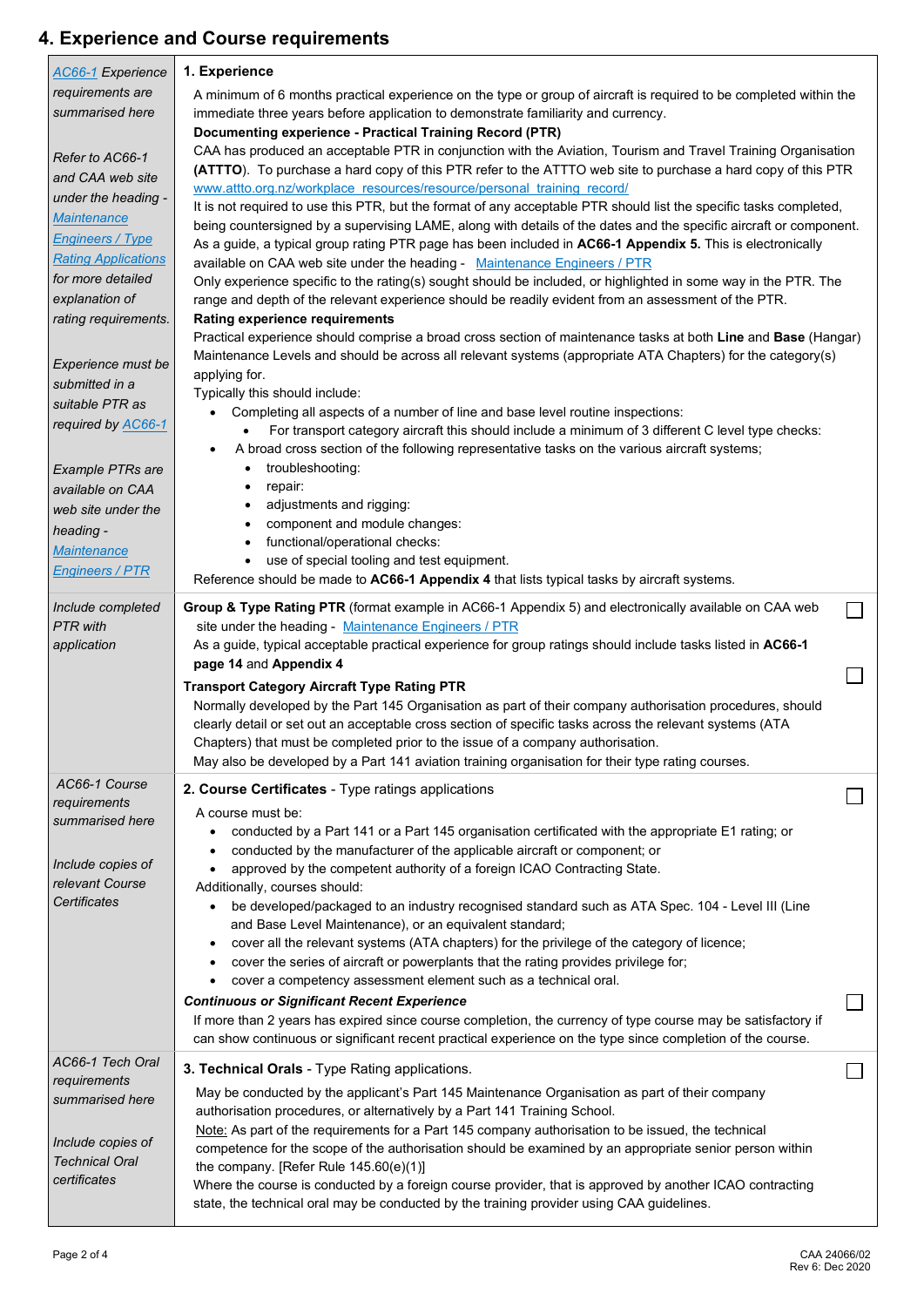# **5. Declaration**

| The provision of false                                                                                                                                                                                |                                                                                                                                                                                                                                                                                                                                                                                                                                                                                                        |             |  |  |  |  |  |  |  |  |
|-------------------------------------------------------------------------------------------------------------------------------------------------------------------------------------------------------|--------------------------------------------------------------------------------------------------------------------------------------------------------------------------------------------------------------------------------------------------------------------------------------------------------------------------------------------------------------------------------------------------------------------------------------------------------------------------------------------------------|-------------|--|--|--|--|--|--|--|--|
| information or failure to<br>disclose information<br>relevant to the grant or<br>holding of an aviation                                                                                               | declare that to the best of my knowledge and belief the statements made, and the information<br>supplied in this application and the attachments are complete and correct.<br><b>Consent to Disclosure &amp; Collection</b>                                                                                                                                                                                                                                                                            |             |  |  |  |  |  |  |  |  |
| document constitutes an<br>offence under Section<br>49 of the Civil Aviation<br>Act 1990 and is subject.<br>in the case of an<br>individual, to<br><i>imprisonment for a term</i><br>not exceeding 12 | authorise the collection by the Director of Civil Aviation or his delegate (hereinafter referred to as "the<br>Director") from, and the disclosure to the Director by, any person, organisation or government department<br>of any details of my knowledge & compliance with transport safety regulatory requirements.<br>authorise the Director to use, and disclose, the information obtained about me for any purpose under the<br>Civil Aviation Act 1990, or other such purpose permitted by law. |             |  |  |  |  |  |  |  |  |
| months or to a fine not<br>exceeding \$10,000.                                                                                                                                                        | <b>Applicant's</b><br><b>Signature</b>                                                                                                                                                                                                                                                                                                                                                                                                                                                                 | <b>Date</b> |  |  |  |  |  |  |  |  |
| 6. Applicant's Check List                                                                                                                                                                             |                                                                                                                                                                                                                                                                                                                                                                                                                                                                                                        |             |  |  |  |  |  |  |  |  |

#### Yes N/A *Please ensure all documents are enclosed.*  1. Copy of licence enclosed П *Applications which are*   $\Box$ *incomplete or lacking any*  2. Proof of Payment – For Fee(s) *required documents will*   $\Box$  $\Box$ 3. Course and Technical Oral Certificates (copies) supplied *be returned. Please allow 10 working*  4. Practical Training Record supplied П *days, from date of receipt for processing your*  5. Name and ID completed at top of pages П *application.*

#### **Scan this form and email with a copy of your receipt to [lic.applications@caa.govt.nz](mailto:lic.applications@caa.govt.nz)**,, or post to Civil Aviation Authority, PO Box 3555, Wellington 6140, New Zealand

*Please allow 10 working days from date of receipt for processing application*

#### **CAA USE ONLY**

| Examinations     |  |  |  |  |  | Yes | <b>No</b> | N/A                                 |      |  |  |  |
|------------------|--|--|--|--|--|-----|-----------|-------------------------------------|------|--|--|--|
| Required         |  |  |  |  |  |     |           | <b>PTR Reviewed Satisfactory</b>    |      |  |  |  |
| Passed           |  |  |  |  |  |     |           | <b>Course Certificates Reviewed</b> |      |  |  |  |
| Assessment       |  |  |  |  |  |     |           | <b>Technical Oral Completed</b>     |      |  |  |  |
|                  |  |  |  |  |  |     |           |                                     |      |  |  |  |
|                  |  |  |  |  |  |     |           |                                     |      |  |  |  |
|                  |  |  |  |  |  |     |           |                                     |      |  |  |  |
|                  |  |  |  |  |  |     |           |                                     |      |  |  |  |
|                  |  |  |  |  |  |     |           |                                     |      |  |  |  |
|                  |  |  |  |  |  |     |           |                                     |      |  |  |  |
|                  |  |  |  |  |  |     |           |                                     |      |  |  |  |
| Assessing Person |  |  |  |  |  |     |           |                                     | Date |  |  |  |